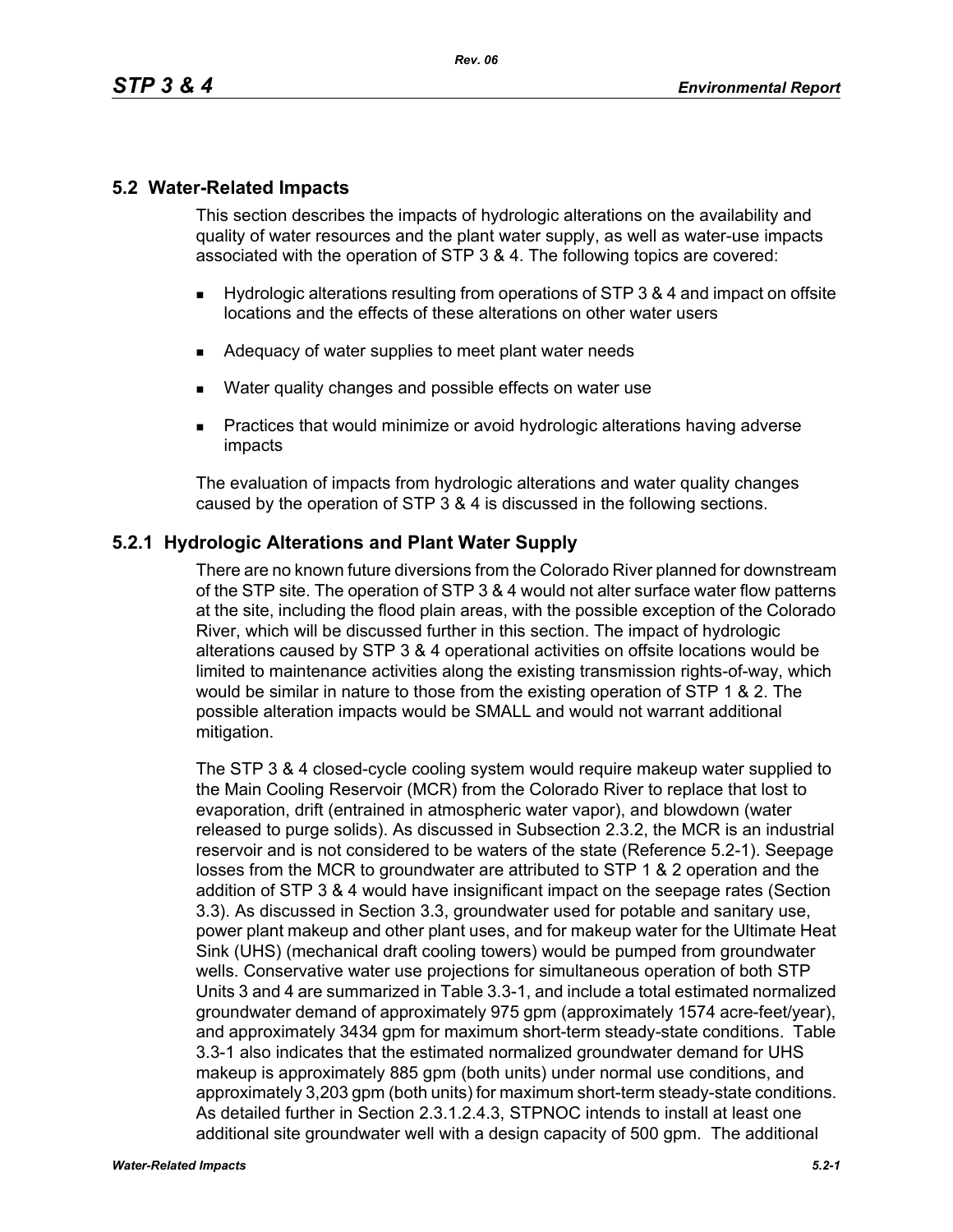well(s) would be properly permitted under applicable Coastal Plains Groundwater Conservation District (GPGCD) and TCEQ requirements, and would not involve a request for an increase in the existing permit limit. As discussed in Section 2.3.1.2.4.3, with consideration for the need to maintain groundwater storage capacity to provide for peak site water demands, total site groundwater demand will remain below the existing site groundwater permit limit during construction, initial testing, and operation of STP Units 3 and 4. Notwithstanding, the MCR and Colorado River remain as alternative sources in the unlikely event that unanticipated peak site water demands would require additional water sources.

The expected normalized rate of withdrawal of Colorado River water (Section 3.3) to replace water losses from the MCR due to STP 3 & 4 operations (ignoring natural evaporation since it is already accounted for under Units 1 and 2) is approximately 22,799 gpm (normal operating conditions) and 47,489 gpm (short-term peak conditions). These surface water removal rates are sufficient to provide MCR makeup for the approximately 23,190 gpm (average annual forced evaporation during normal operating conditions at an assumed 100 percent load factor) and 49,000 gpm (maximum short-term forced evaporation) attributable to STP 3 & 4 heat loads. As discussed in Subsection 2.3.2, the STP site is currently permitted to withdraw 102,000 acre-feet per year or a normalized rate of 62,234 gpm. This permitted withdrawal rate is sufficient to support operation of all four STP units.

MCR makeup water would be pumped from the existing STP Reservoir Makeup Pumping Facility (RMPF) on the Colorado River to the MCR to replace evaporative losses, and blowdown from the MCR, as required. Blowdown to maintain MCR water quality and level (Figure 3.3-1) would be through the existing discharge system. Water would be withdrawn from the MCR for main condenser and turbine system cooling and returned to the MCR. The MCR also would receive blowdown from the STP 3 & 4 UHS and STP 3 & 4 processed waste flows. There would be no direct discharges of individual waste streams to the Colorado River or to groundwater*.*

The most significant water loss from the STP 3 & 4 cooling water system would be through evaporation of water from the MCR. Blowdown to the Colorado River from the MCR would occur if required to maintain water quality in the MCR. Blowdown would occur in accordance with the existing Texas Pollutant Discharge Elimination System (TPDES) permit.

Water diverted to the MCR is currently considered lost to potential downstream surface water users and downstream aquatic communities and is considered a consumptive loss. The groundwater pumped from the existing site wells serving the STP site would also be considered a consumptive loss because the water would be either consumed or discharged to the MCR.

The assessment that follows conservatively assumes that all Colorado River water pumped to the MCR and all groundwater pumped from the wells is consumed. In reality, some water returns to the Colorado River as groundwater flow as the water seeps from the MCR and infiltrates the upper shallow portion of the groundwater system beneath the MCR. The water then flows toward the Colorado River where it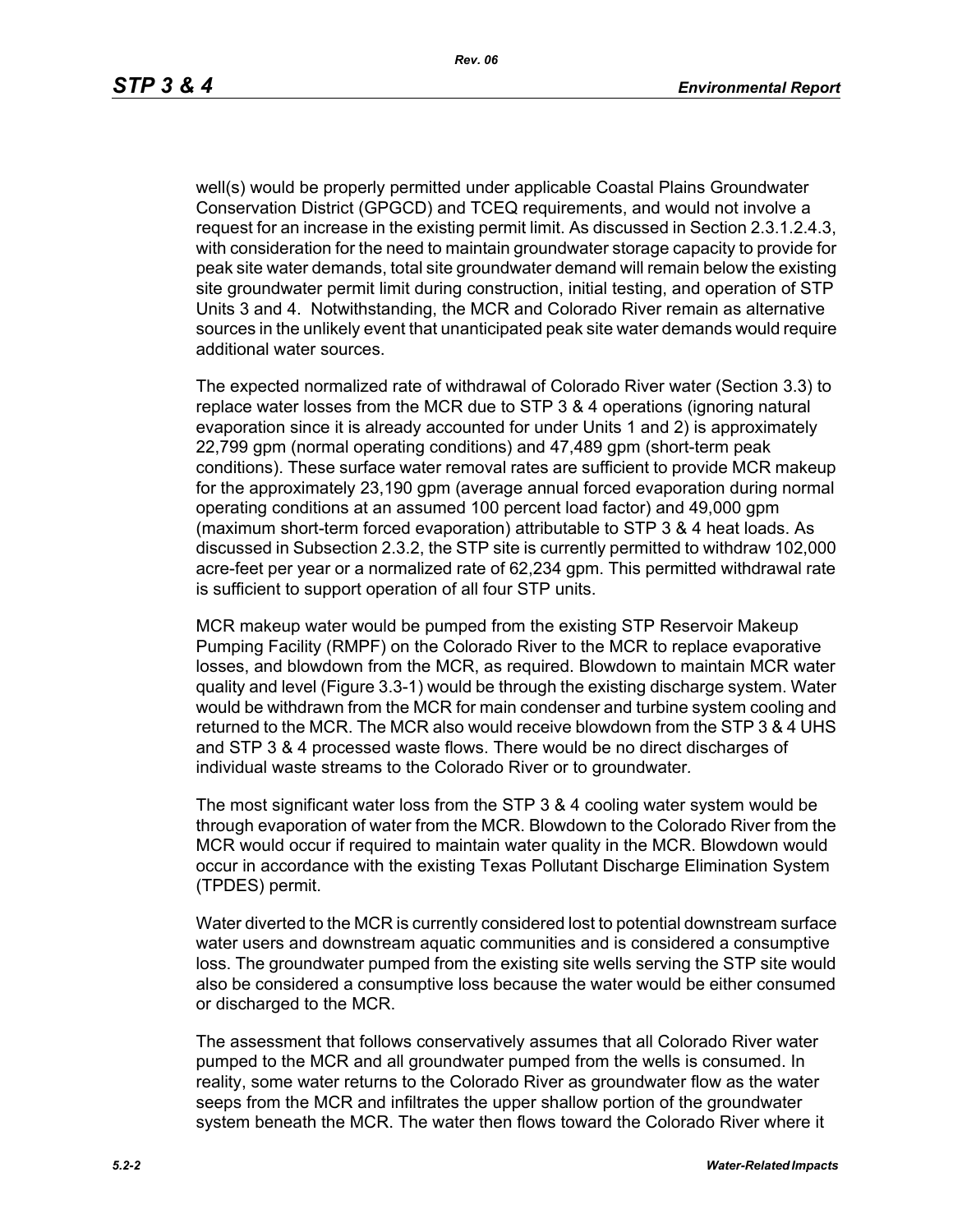discharges. Water from the MCR is also released through the pressure relief wells located in the above-grade dike surrounding the MCR. Water from these relief wells is discharged to a surface water ditch that surrounds the MCR and flows away from the reservoir through the STP site's natural drainage features.

As discussed in Subsection 2.3.2, the projected firm water demands for stored water in the Highland Lakes located upstream of the STP site on the Colorado River is currently still less than the total firm water available. Therefore, it is extremely remote that firm water rights would be reduced, even under extreme drought conditions. If conditions are worse than the drought of record, which occurred from the late 1940s through the 1950s (Subsection 2.3.2), the LCRA must curtail and distribute the available supply of firm water among all of its firm water supply customers on a pro rata basis (Reference 5.2-3). As discussed in Subsection 2.3.2, the STP site currently has surface water rights for 102,000 acre-feet per year and an additional 20,000 acrefeet/year of backup water for two-unit operation and 40,000 acre-feet/year for four-unit operation during periods when the water necessary to maintain the MCR at or above an elevation of 27 feet mean sea level is not available from the Colorado River. If this situation were to occur, the backup water would be released by the LCRA from firm stored water or any other sources of water originating upstream of the Bay City Dam (Reference 5.2-4).

Operation of STP 3 & 4 would not create any new impacts in the vicinity of the flood plain. The infrastructure constructed in the floodplains is currently used for STP 1 & 2. The current facilities would support STP 3 & 4. There would be no new infrastructure built in support of STP 3 & 4 in the flood plain areas adjacent to the site that would create impacts resulting from alterations to the flood plain flow paths.

## **5.2.2 Water Use Impacts**

#### **5.2.2.1 Surface Water**

Long-term (1948–2005) daily Colorado River flow records were used to estimate the annual mean, the lowest annual mean, and the lowest daily mean flows of the Colorado River in the vicinity of the STP site (Reference 5.2-5).

Based on the planned cooling system configuration (Figure 3.3-1), surface water removal from the Colorado River for STP 3 & 4 (ignoring natural evaporation since it is already accounted for under Units 1 and 2) is estimated to be at a normalized rate of 22,799 gpm under normal operating conditions and 47,489 gpm under maximum operating conditions (see Table 3.3-1). These surface water removal rates are sufficient to provide MCR makeup for the approximately 23,190 gpm (average forced evaporation during normal operating conditions at an assumed 100 percent load factor) and 49,000 gpm (maximum short-term forced evaporation) attributable to STP 3 & 4 heat loads. The long-term monthly average Colorado River flow upstream of the STP site at the closest U.S. Geological Survey (USGS) Gauging Station 08162500 (Figure 2.3.1-5) near Bay City (Reference 5.2-5) varies from 374,748 gpm to 1,919,518 gpm (Table 5.2-1).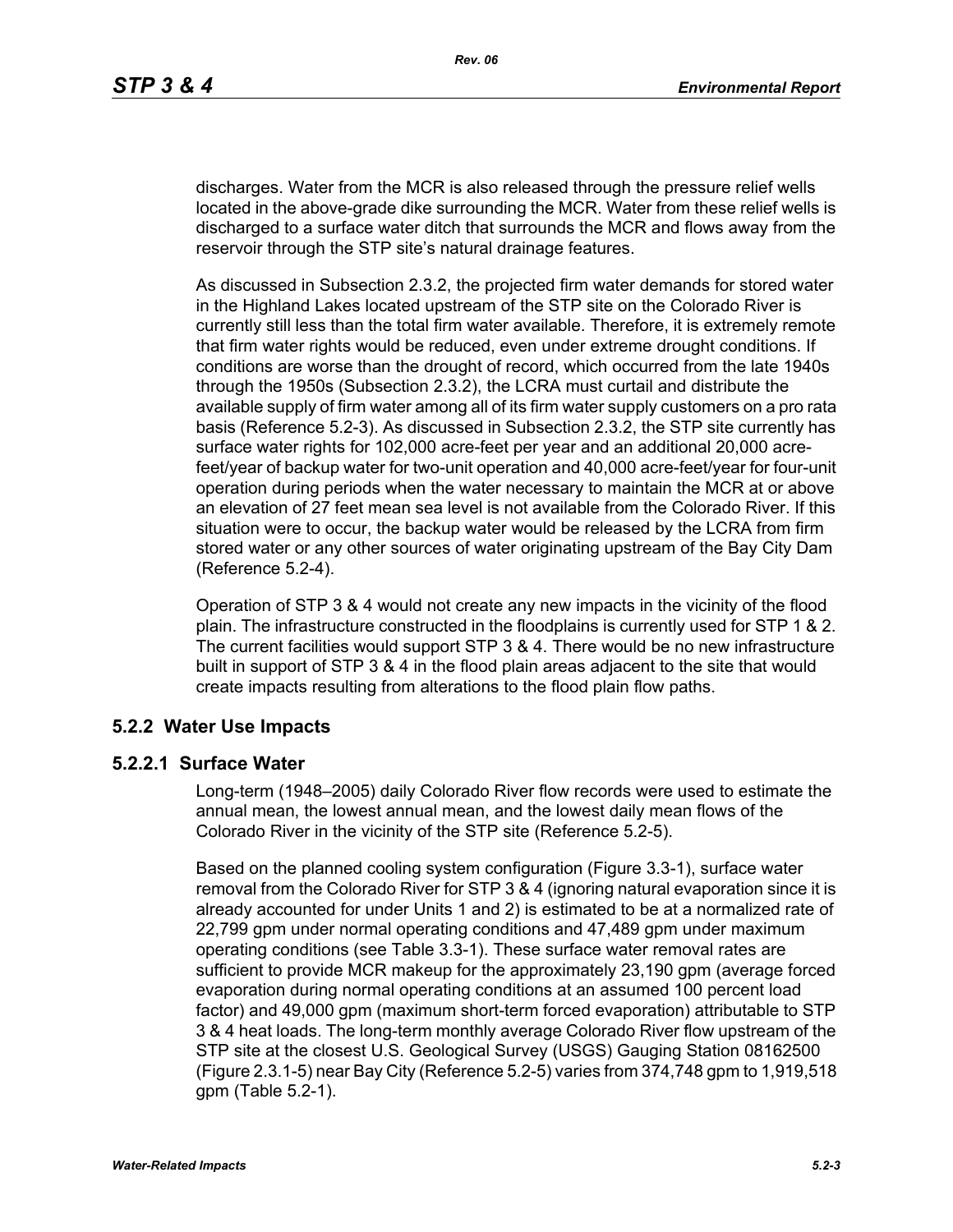Approximately 12.7 percent or less (Table 5.2-1) of the estimated monthly mean Colorado River flow near Bay City would be lost to makeup. Makeup withdrawal for maximum use operations from the Colorado River projected for STP 3 & 4 represents 4.0 % of the historical annual mean flow (1,180,344 gpm [2630 cfs]) of the river near Bay City. However, the annual mean flow during 2006 was 303,834 gpm (677 cfs) (Reference 5.2-5). The projected normal use withdrawal of 22,799 gpm for STP 3 & 4 during a 303,834 gpm (677 cfs) flow event would represent 7.5 percent of flow. As discussed in Subsection 2.3.1.1, the probable minimum flow rate at Bay City is estimated as zero. If there is no downstream flow, the Colorado River near the STP RMPF intake structure would be occupied by tidal water. Because Segment 1401 is considered tidal, there is no established 7Q10 value for the Colorado River for Segment 1401 (Reference 5.2-5). The closest stream gauge to the STP site where 7Q10 data is maintained is the Bay City USGS Gauging Station 08162500 where, from October 1, 1976 through December 31, 2005, the 7Q10 (7 consecutive day low period over a 10-year period) was determined to be 20 cfs (Reference 5.2-6). Because of the zero probable minimum flow at Bay City and a low 7Q10 value of 20 cfs, the 7Q10 water flow value will not be used to determine potential impacts.

As discussed in Subsection 2.3.2 and indicated in Table 2.3.2-9, STP 1 & 2 currently withdraws surface water as needed from the Colorado River after confirming that the flow at the USGS Bay City Gauging Station is capable of supporting the withdrawal of surface water in accordance with the current STP 1 & 2 surface water withdrawal permit. Surface water flow of the Colorado River will continue to be monitored for flow before the withdrawal of surface water for STP 3 & 4 operations to ensure that surface water could be pumped in accordance with the current STPNOC surface water use permit. This practice helps ensure that water withdrawn from the Colorado River is acceptable for supply into the MCR.

Surface water withdrawals would be in accordance with current STPNOC water rights permits and contracts with the Lower Colorado River Authority (LCRA). Therefore, during low-flow days, withdrawal of surface water for the operation of STP 3 & 4 could have a SMALL impact on the availability of fresh water downstream of the site and not warrant additional mitigation. The cumulative impacts of all four operating units are discussed in Section 10.5.

## **5.2.2.2 Groundwater**

As discussed in Subsection 2.3.2, groundwater wells would be used to supply makeup water to STP 3 & 4 for the UHS, service water for the power plant makeup and use. and water for the potable and sanitary systems. Based on the results of an operating plant (Units 3 and 4) water balance calculation (Reference 5.2-13) and a site groundwater use calculation (Reference 5.2-14), STPNOC has determined that the STP site groundwater operating permit limit provides adequate groundwater supply for water uses required for the operation of STP Units 1 and 2 and the construction, initial testing, and operation of STP Units 3 and 4. The permit allows groundwater withdrawals from the five site production wells up to a limit of 9000 acre-feet over the permit term of approximately 3 years. For discussion purposes, this permit limit may be described herein as "approximately 3000 acre-feet/year," recognizing that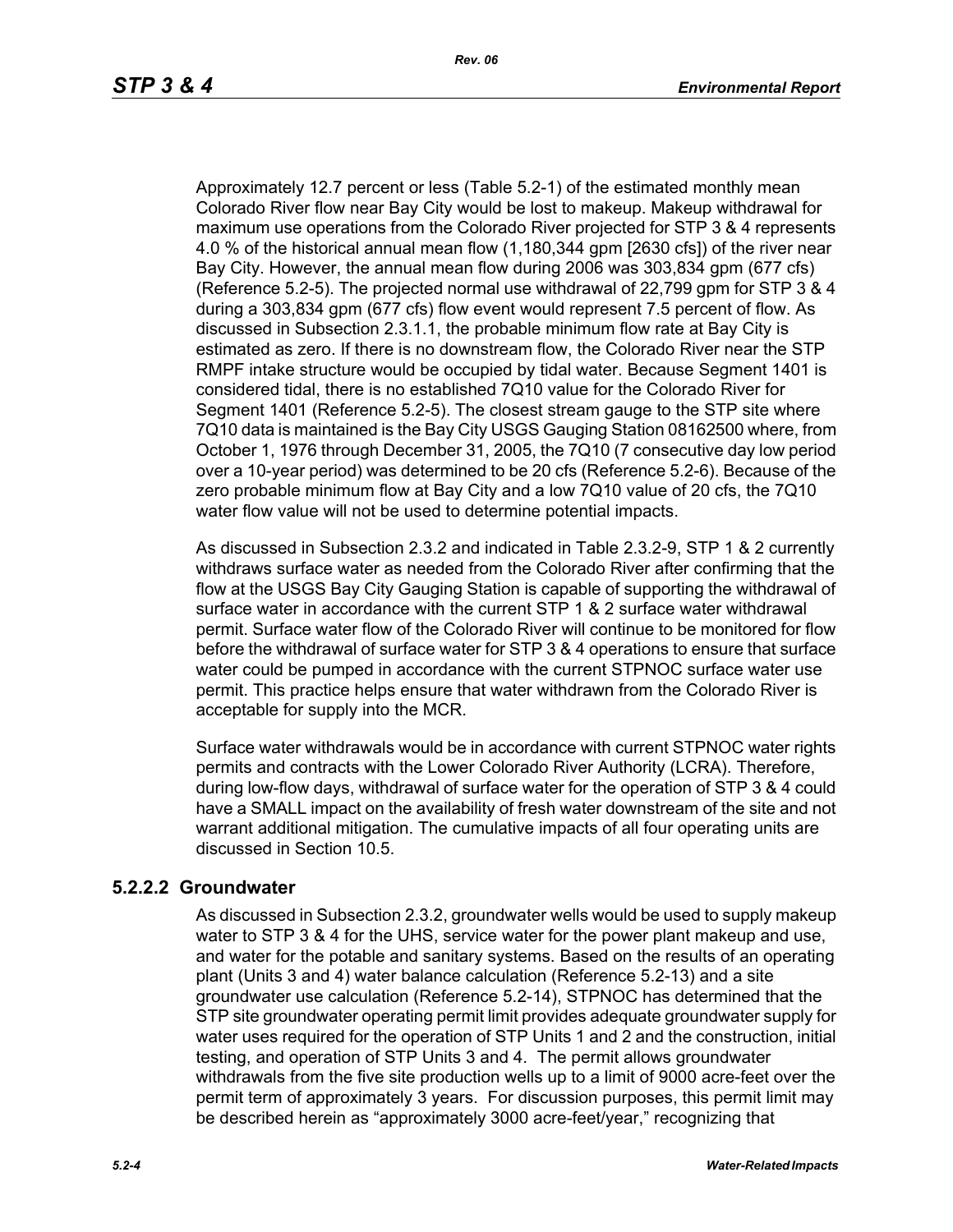groundwater withdrawal in a single year may exceed 3000 acre-feet provided that total withdrawals over the permit term do not exceed 9000 acre-feet. As a point of reference, if the permit limit were exactly 3000 acre-feet/year (which is not necessarily the case due to slight variances in the permit term with each permit renewal), the equivalent "normalized" withdrawal rate assuming continuous pumping every minute of every day of each year would be approximately 1860 gpm.

Historical groundwater withdrawal rates associated with operation of Units 1 and 2 are provided in Table 2.3.2-18. This data shows that from 2001 through 2006, annual groundwater use for operation of STP Units 1 and 2 averaged approximately 798 gpm (approximately 1288 acre-feet/year). A small but not insignificant portion of this amount has been diverted to the MCR as a result of manual operation of the groundwater well pump and header system. With the installation of appropriate automated groundwater well pump and header system controls, this diverted groundwater would be available for use by Units 3 and 4. However, as documented in the site groundwater use calculation (Reference 5.2-14), it has been determined that even if this water were not available to Units 3 and 4, the existing STP site groundwater operating permit limit provides adequate groundwater supply for water uses required for the operation of STP Units 1 and 2 and the construction, initial testing, and operation of STP Units 3 and 4.

Water uses projected for the operation of STP Units 3 and 4 are derived from system design data as well as from operational water use data for specific systems for which such data is available (Reference 5.2-13). As detailed in Table 3.3-1, conservative water use projections for simultaneous operation of both STP Units 3 and 4 include a total estimated normalized groundwater demand of approximately 975 gpm (approximately 1574 acre-feet/year), and approximately 3434 gpm for maximum shortterm steady-state conditions.

When evaluating whether the total site groundwater demand can be satisfied by the available groundwater supply, the site groundwater use calculation (Reference 2.4S.12-24) considers the schedule projected for each use, and evaluates the total site groundwater usage at each point in time from the commencement of STP Units 3 and 4 construction until both Units 3 and 4 are in operation (i.e., Units 1, 2, 3 and 4 are operating simultaneously). With consideration for the need to maintain water storage capacity to provide for peak site water demands, this evaluation confirms that total site groundwater demand remains below the existing site groundwater permit limit during construction, initial testing, and operation of STP Units 3 and 4. Notwithstanding, the MCR and Colorado River remain as alternative sources in the unlikely event that unanticipated peak site water demands would require additional water sources.

As detailed further in Section 2.3.1.2.4.3, STPNOC intends to install at least one additional site groundwater well with a design capacity of 500 gpm. As documented in the site groundwater use calculation (Reference 5.2-14), this additional capacity will allow for sufficient groundwater withdrawal to meet water uses required for: (1) operation of STP Units 1 and 2 and the construction, initial testing, and operation of STP Units 3 and 4; and (2) potential temporary capacity reduction as a result of equipment failure/unavailability. As with the existing five site production wells, the new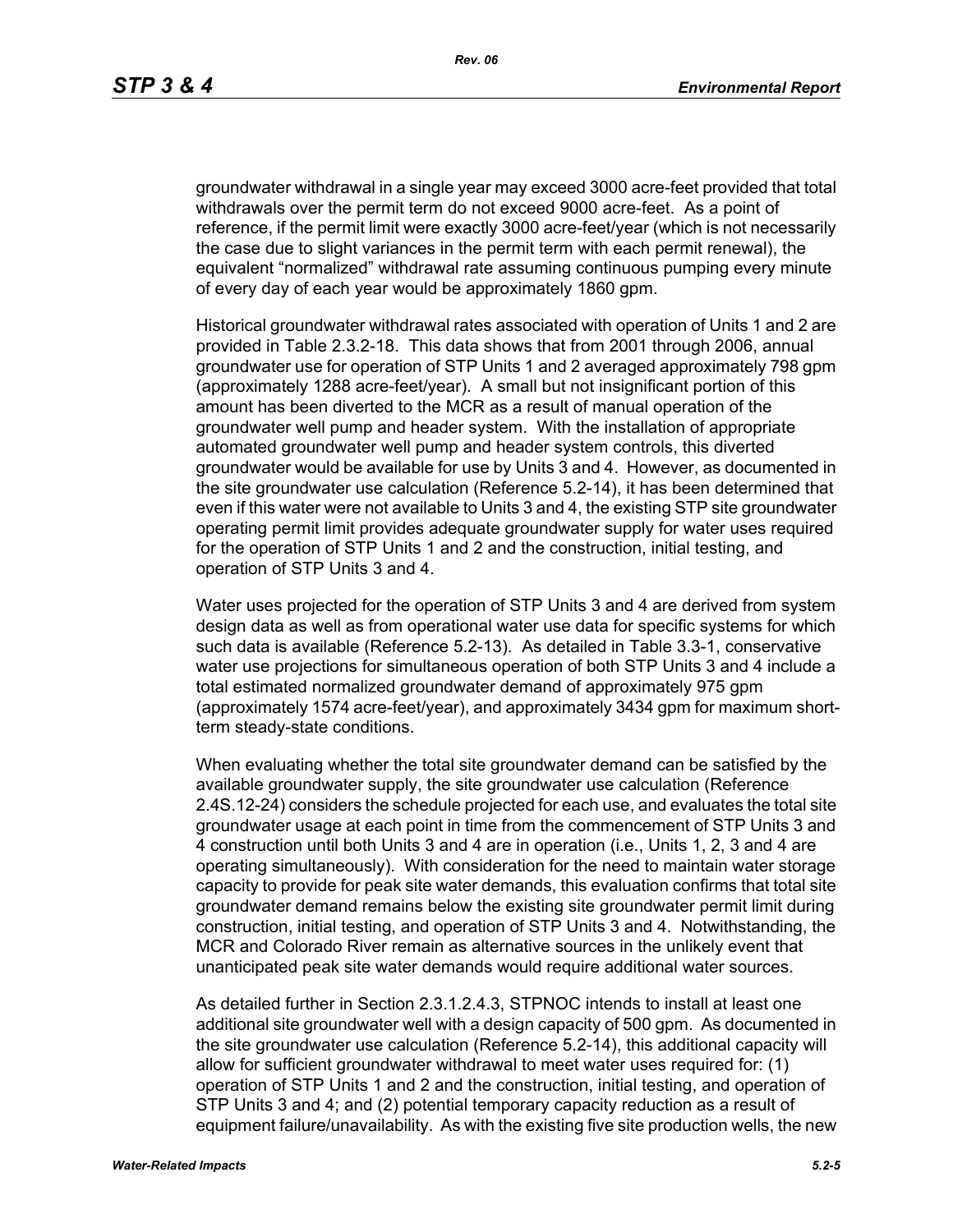well(s) would be installed to depths within the deep portion of the Chicot Aquifer. As discussed in Subsection 2.3.1, the proposed new well(s) would be required to be at least 4000 feet from STP 1 & 2 and STP 3 & 4 to prevent potential subsidence of the facilities. Any additional wells would be properly permitted under applicable CPGCD and TECQ requirements, and would not involve a request for an increase in the existing permit limit.

To determine potential offsite impact during the operation of STP 3 & 4, drawdown at the site boundary was calculated. The drawdown calculation assumes a continuous pumping rate of 1860 gpm, which as discussed above is a normalized approximation of the current permit limit, and is conservative for purposes of the drawdown calculation. The drawdown calculation also assumes that all water is pumped from a single onsite well. The minimum distance allowed by the CPGCD between permitted wells is 2500 feet (Reference 5.2-7). Therefore, the 2500-foot distance was used for the most conservative model distance from an STP site well to any potential offsite well. As with Section 4.2, a confined nonleaky aquifer scenario was used to determine the drawdown at the offsite groundwater well location closest to the STP 3 & 4 well location. Data used to input to an analytical distance-drawdown model is described in Subsection 2.3.1 and are referenced in Table 5.2-2.

A confined nonleaky scenario would most likely represent actual site conditions. The hydrologic parameters used in support of a confined nonleaky aquifer scenario are included in Table 5.2-2. The Theis nonequilibrium well equations (Reference 5.2-8) for a confined nonleaky scenario are as follows:

| $s = [Q/4(3.14)T](W(u))$                 | $u = r^2S/4Tt$                         |  |  |
|------------------------------------------|----------------------------------------|--|--|
| where:                                   |                                        |  |  |
| $s =$ drawdown (ft)                      | T = transmissivity, $ft^2$ /day        |  |  |
| $Q =$ pumping rate, ft <sup>3</sup> /day | $t =$ time since pumping started, days |  |  |
| $W(u)$ = Theis well function             | $S = coefficient of storage$           |  |  |
|                                          | $r =$ distance to pumping well, ft     |  |  |

The assumptions made were that the aquifer is homogeneous, isotropic, of uniform thickness, and of infinite aerial extent. The assumptions also include that the potentiometric surface before pumping is horizontal; the well is pumped at a constant discharge rate; the well is fully penetrating and flow is horizontal; the well diameter is infinitesimal so that storage within the well can be neglected; and water from storage is discharged instantaneously with decline of head.

An assumption was made that all of the water to be pumped was from a fully penetrating single well (any site well). The results of the confined nonleaky scenario model indicated that drawdown from normal operation of STP 3 & 4 of the deeper portion of the Chicot Aquifer potentiometric surface 2500 feet from a single STP site well was 38 to 42 feet based on an average pumping rate of 1062 gpm over a period of 40 years. The pumping rate of 1062 gpm 1860 gpm (conservative normalized approximation of the permit limit) less the Units 1 and 2 average annual withdrawal rate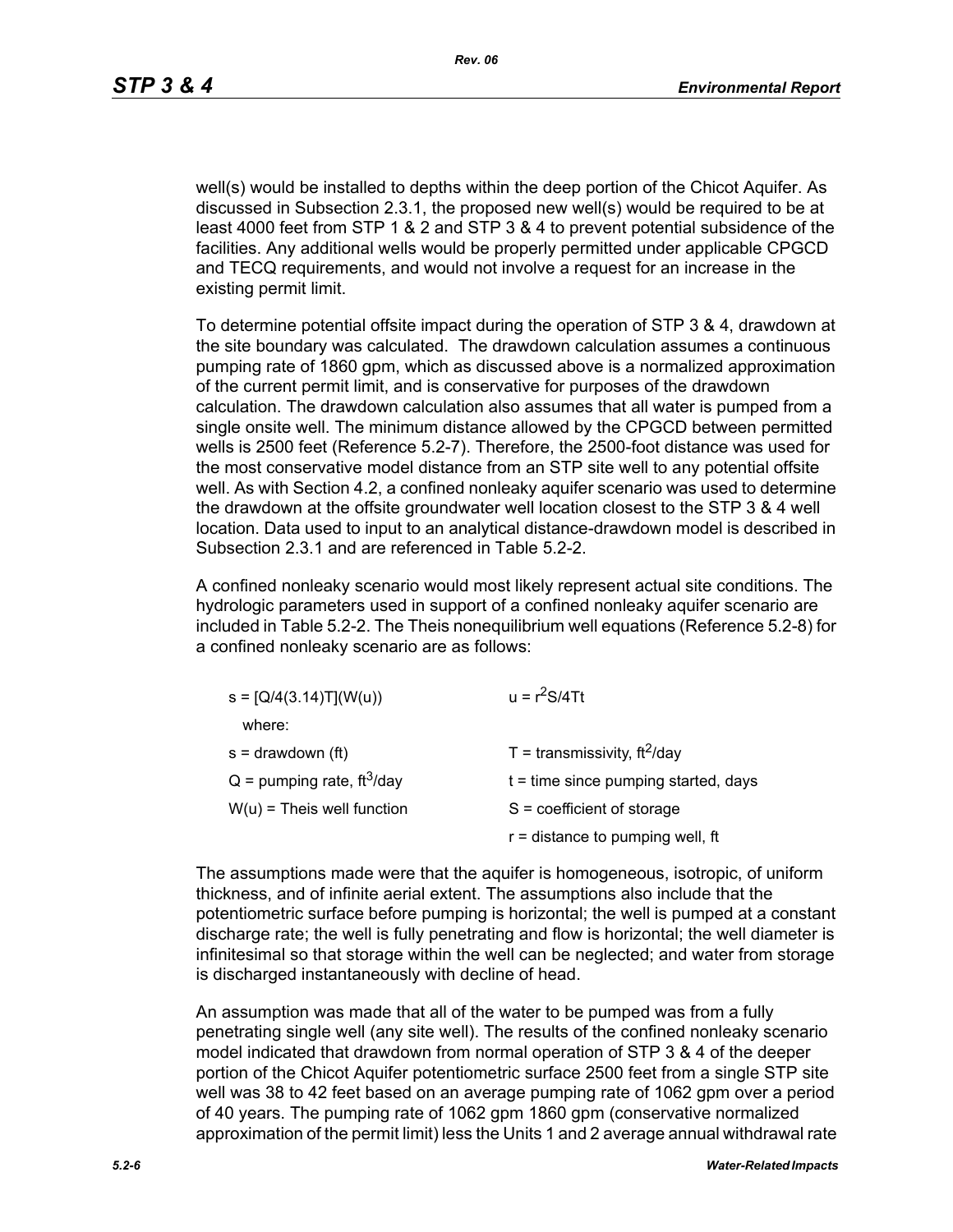(798 gpm). Drawdown values for the deep portion of the Chicot Aquifer for the above pumping case are included in Table 5.2-2.

In reality, the actual withdrawal resulting from the pumping of an STP well 2500 feet away would result in less drawdown than assigning all of the total pumping rates to one well. For example, the projected drawdown of (Table 5.2-2) over a 40-year period at a pumping rate of 1062 gpm would result in a drawdown of 38 to 42 feet. Pumping at a rate of no more than 500 gpm over a 40-year period in any single well would result in a drawdown of 18 to 20 feet 2500 feet from that well. These values assume that no two pumping wells adjacent to each other are used at the same time. If this were to occur, the effects of the two wells being pumped simultaneously would result in an overlap of drawdown and would likely lower drawdown in areas between the pumping wells. The additive effect could extend off site. However, most of the additive effect form the onsite pumping of multiple wells would remain on the STP site.

Because of the confining unit between the deep and shallow portions of the Chicot Aquifer, STPNOC concludes that there would be no impact to the shallow portion of the aquifer during operation of STP 3 & 4. However, STPNOC concludes that impacts due to increased pumping during operational activities at STP 3 & 4 to the deeper portion of the Chicot Aquifer would be SMALL and would not warrant mitigation. The cumulative impacts of all four units on groundwater resources are discussed in Section 10.5S.

# **5.2.3 Water Quality Impacts**

## **5.2.3.1 Surface Water Quality**

Mechanical draft cooling towers, such as the ones proposed for the STP 3 & 4 UHS, remove waste heat by allowing water to evaporate to the atmosphere. The water lost to evaporation must be replaced continuously with makeup water to prevent the accumulation of solids and solid scale formation. To prevent buildup of these solids, a small portion of the circulating water with elevated levels of solids is drained or blown down, and cooling tower water chemistry must be maintained with anti-scaling compounds and corrosion inhibitors.

Similarly, because conditions in cooling towers are conducive to the growth of fouling bacteria and algae, a biocide must be added to the system. This is normally a chlorine or bromine-based compound, but occasionally, hydrogen peroxide or ozone is used. Table 3.6-1 lists water treatment chemicals currently used for STP 1 & 2 and that would likely be used in STP 3 & 4.

Water drawn from the Colorado River is expected to require limited treatment to prevent biofouling in the makeup intake structure and makeup water piping. Additional water treatment would take place in the cooling tower basins, and would include the addition of biocides, anti-scaling compounds, and dispersants. Sodium hypochlorite and sodium bromide are used to control biological growth in the existing circulating water system and would likely be used in the new system as well. TPDES Permit No. WQ0001908000, issued in 2005 (Reference 5.2-9), regulates the outfalls that discharge to the MCR, which assures that necessary treatment and monitoring for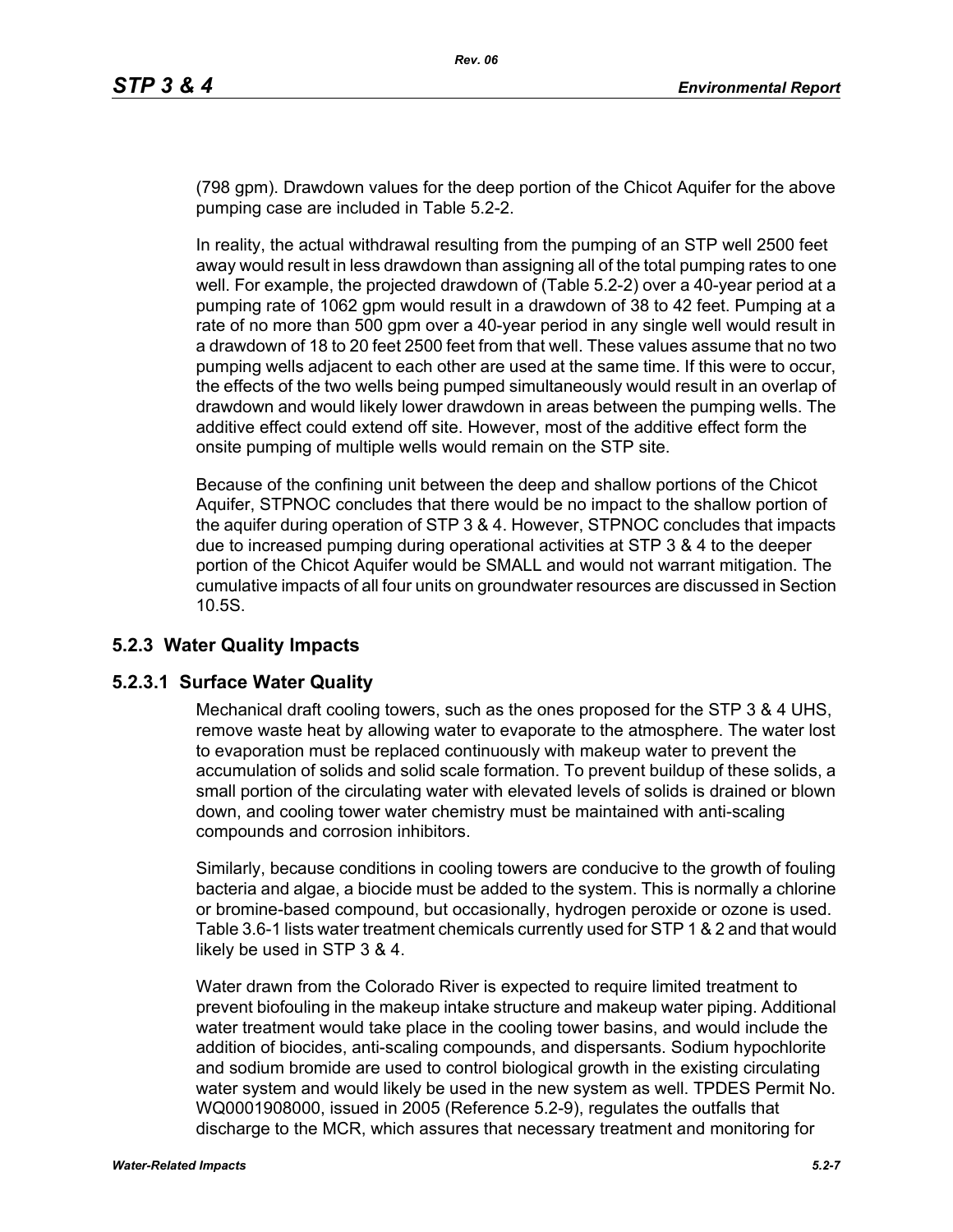nonradioactive contaminants occurs before discharge to the MCR. The permit limits total residual chlorine (0.05 milligrams per liter daily maximum) from any single generating unit for more than two hours per day unless longer periods are required for macroinvertebrate control. Processed wastewater discharged from STP 3 & 4 facilities to the MCR would be similar to that currently discharged under the STP 1 & 2 TPDES permit. STPNOC would submit the necessary applications to TCEQ for permitting the proposed STP 3 & 4 discharges to the MCR.

The existing TPDES permit states that discharges from the MCR may not exceed 12.5% of the flow of the Colorado River at the discharge point. Additionally, discharges are not permitted when the river flow is less than 800 cfs.

As discussed in Section 2.3.1.1.2.1, the 7000-acre MCR is unlined, allowing seepage of water from the MCR through the reservoir floor. During the design stage, total seepage from the MCR, based on a maximum operating water level of 49 feet above MSL, was estimated to be 3530 gpm, or approximately 5700 acre-ft/yr. Seepage discharge from the MCR has two flow paths: (a) part of the seepage is collected by the relief well system, which is installed in the sands of the Upper Shallow Aquifer, and is then discharged to surface waters; and (b) part of the seepage bypasses the relief wells and continues in the Upper Shallow Aquifer in a southeasterly direction to the Colorado River. In addition to these two seepage flow paths, water can be discharged from the MCR through blowdown to the Colorado River.

Discharge from the MCR cannot occur when the Colorado River is less than 800 cfs and cannot exceed 12.5% of the river flow (Reference 5.2-9). As discussed in Subsection 2.3.2, there is currently no routine discharge from the MCR to the Colorado River. STP 1 & 2 has discharged water from the MCR to the Colorado River once, in 1997. Projections of the MCR water quality and additional demands upriver could necessitate the use of the STP permitted reservoir blowdown system to maintain water quality by 2010. MCR water quality is currently maintained by selective pumping during high river flow conditions (>1200 cfs) (Reference 5.2-10). If upstream demands increase, the availability of water at a flow greater than 1200 cfs could be reduced.

During normal operation, water in the MCR evaporates, causing an increase in constituents in the MCR, such as total dissolved solids (TDS). Blowdown from the MCR to the Colorado River would occur as necessary to maintain the MCR water quality at an average of 3000 micro-Siemens per centimeter (µS/cm) (Reference 5.2- 4). This conductivity measurement is a good indicator for the TDS levels in the MCR. The current TPDES permit (Reference 5.2-10) allows an average MCR discharge rate of 144 MGD with a daily maximum of 200 MGD. The permit pH range for water discharged from the MCR is between 6.0 and 9.0 standard units. The water temperature daily average limit is 95°F with a daily maximum of 97°F. The total residual chlorine daily maximum is 0.05 milligrams per liter (mg/L) (Reference 5.2-10). Limits on outfall concentrations, rates, and schedules for STP 3 & 4 operational discharges to the MCR would be determined through the TPDES permitting process. STPNOC would submit the new or modified permit provisions to the NRC when they become available.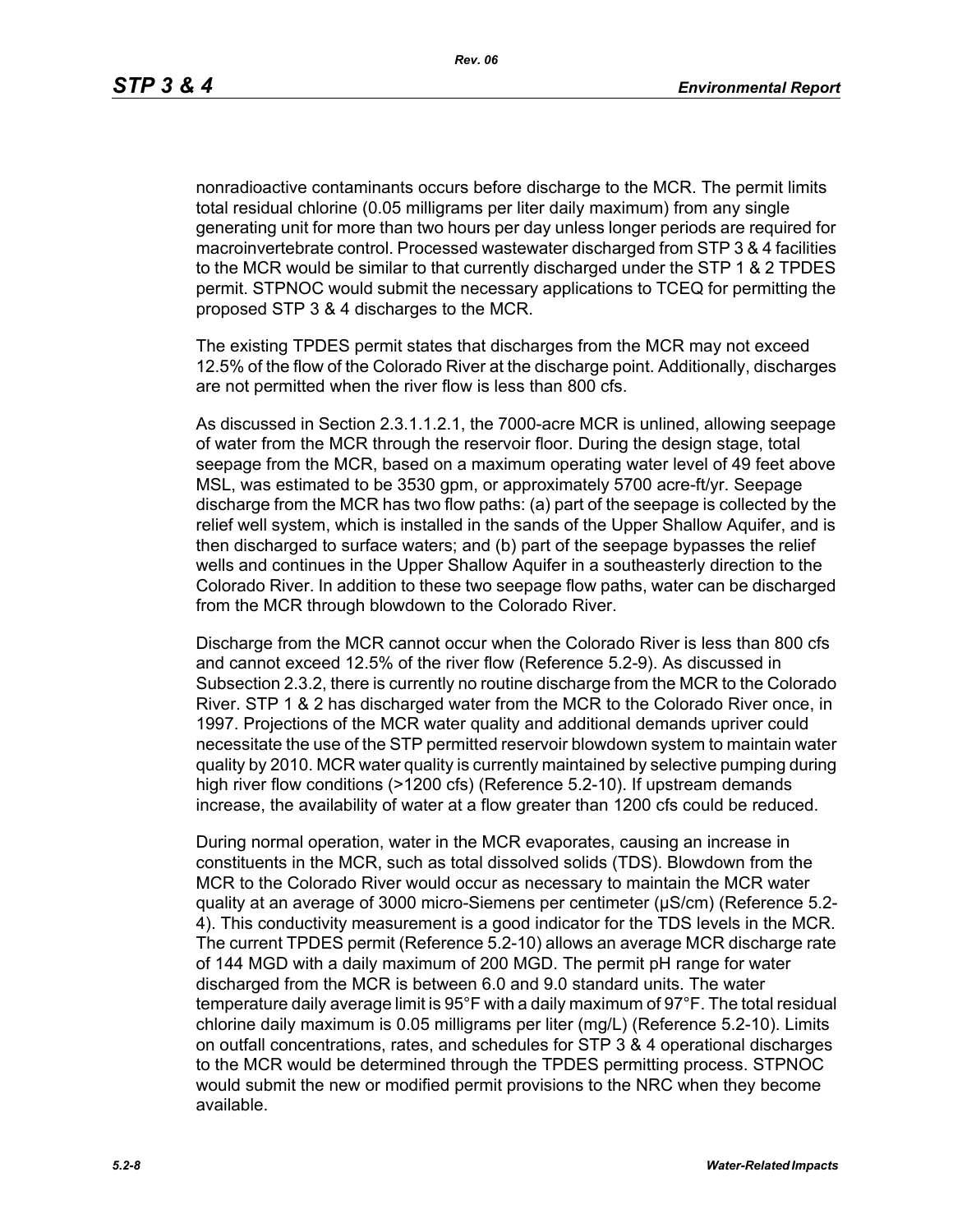The maximum calculated duration of continuous blowdown to the Colorado River for two-unit operation is 88 days and for four-unit operation is 73 days. These results are based on simulations using the historical flow record of the Colorado River. In the year with the maximum duration of continuous blowdown, the annual diversion limit is reached earlier in the year for the four-unit scenario because of the higher consumption, as compared with the two-unit scenario. When the annual limit is reached, no further makeup to the MCR is allowed in that year according to the diversion rules and as a result, blowdown is not permitted either (except under extreme rainfall events). Therefore, the four-unit scenario shows a shorter duration of continuous blowdown. Blowdown occurrences are governed by the operating rules of the MCR that depend on the dynamic relationships of multiple parameters including water level, conductivity and temperature in the MCR, and the flow of the Colorado River.

The MCR is routinely monitored for constituents other than TDS, such as metals and salts, to determine effectiveness of the water treatment program to minimize biofouling and condenser scaling and corrosion. Surface water quality data for metals and salts for two rounds of samples collected from the MCR in 2006 are presented in Table 2.3.3-3. These low concentrations of metals and salts indicate the high quality of the water contained in the MCR and reflect the source term for water leaving the MCR. Current water quality at the site is discussed in Section 2.3.3 and surface water quality is specifically discussed in Section 2.3.3.1. As discussed above, discharges to the MCR for STP 3 & 4 water treatment would be comparable to STP 1 & 2 with the use of biocides and anti-scalants. Because STP 3 & 4 are not anticipated to regenerate ion exchange resin, STP 3 & 4 would actually discharge less chemicals to the MCR than currently discharged from STP 1 & 2. Due to the additional reservoir makeup required to offset evaporation and the limited amount of discharge from STP 3 & 4, the concentrations of chemicals and other constituents in the MCR water would be expected to increase only slightly, if at all. Existing constituents in the MCR are comparable to the state drinking water standards, except for aluminum and arsenic which are not attributed to plant operation and introduced from ground and surface water sources. Therefore, the impacts to water quality in the MCR due to addition of STP 3 & 4 are expected to be SMALL. Similarly, impacts to other surface water bodies which directly or indirectly receive water from the MCR also would be SMALL.

The MCR water budget and water quality model is set up to simulate the operation of all four units (existing STP 1 & 2 and proposed STP 3 & 4) at the STP site. The simulation uses historical Colorado River flows as well as projected flows accounting for the proposed Lower Colorado River Authority/San Antonio Water System diversions to evaluate the incremental impact on water and aquatic resources from the addition of proposed STP 3 & 4 under anticipated changes in the water supplies of the Lower Colorado River Basin. Based on modeling to evaluate the impacts of adding STP 3 & 4 to the MCR system, the amount of TDS would increase slightly. Using historical Colorado River flows, the mean TDS was calculated to increase from 2,178.5 mg/L to 3,076.8 mg/L, and using the proposed Lower Colorado River Authority/San Antonio Water System diversions, the mean TDS was calculated to increase from 2,256.0 mg/L to 3,838.8 mg/L (Reference 5.2-13). However, the number of days of blowdown required to maintain acceptable levels of TDS would change by less than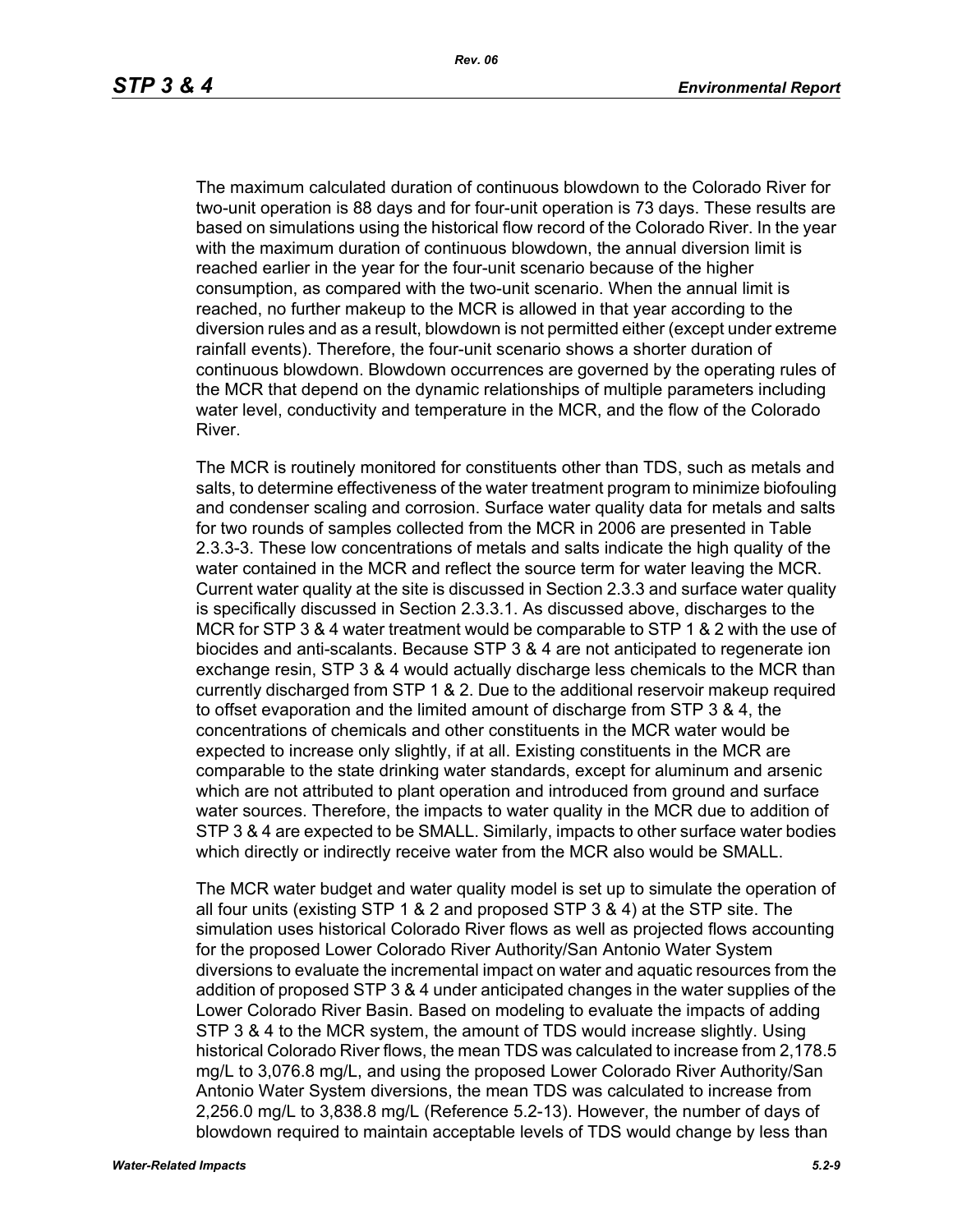*Rev. 06*

1% (Reference 5.2-13). The reach of the Colorado River associated with MCR blowdown is within the tidal influence of the Gulf of Mexico. River TDS varies significantly from practically freshwater to saltwater in this area. Additionally, any blowdown to the Colorado River is limited to less than 12.5% of the river flow and to only when river flow is greater than 800 cubic feet per second, so the TDS would be within the range normally seen for this reach of the river. Therefore, impacts to the Colorado River from TDS would be SMALL.

As discussed in Subsection 2.3.3, during 2004 Segment 1401 of the Colorado River (the reach of the river associated with STP) was listed as fully supporting aquatic life, contact recreation, and general use (Reference 5.2-11). As indicated in Reference 5.2- 12, Segment 1401 was added to the list of impaired waters due to the presence of bacteria. The STP 1 & 2 wastewater treatment facility currently discharges treated water to the MCR where it is diluted by water of the MCR and reused. The waste water from current STP 1 & 2 facilities does not discharge directly to the Colorado River.

Impacts of chemicals in the proposed MCR blowdown on the Colorado River water quality would be SMALL and would not warrant mitigation. STPNOC would submit the necessary permit applications to TCEQ for review for a modified or new TPDES permit for STP 3 & 4 facility discharges to the MCR and from the MCR to the Colorado River. TCEQ would evaluate potential effects of STP 3 & 4 on the MCR water quality and the Colorado River water quality and determine if adjustments are necessary to the current TPDES permitted 001 outfall limits. STPNOC would monitor the MCR water quality on a regular basis in conjunction with the MCR water level to determine if and when blowdown is necessary. STPNOC would continue to monitor flow of the Colorado River prior to withdrawing surface water and discharging water to the Colorado River.

Tritium produced in the STP 1 & 2 reactor coolant systems is released via liquid discharges to the MCR. Tritium is a radioactive isotope of hydrogen and is a part of the water molecule. Although radioactive effluents are treated to remove impurities by the Liquid Waste Processing System (LWPS) prior to discharge, tritium cannot be removed because it is chemically part of the water molecule. Since tritium is part of the water it does not concentrate in the environment and is only diluted when it comes in contact with off-site water.

Sampling for radionuclides in water at the site is performed as part of the site's Radiological Environmental Monitoring Program (REMP). Surface water quality data for radionuclides from sampling in 2005 are presented in Table 2.3.3-4 and tritium concentrations in surface water, including the MCR, from 1995-2005 are presented in Table 2.3.3-5. STP 1 & 2 discharge about 2000 Curies (Ci) of tritium to the MCR annually. The tritium concentration in the MCR has been relatively constant for many years, and well below the EPA drinking water standard for tritium of 20,000 pCi/L and the NRC reporting limit of 30,000 pCi/L under the REMP.

STP 3 & 4 may add an additional 16 Ci each year to the MCR from tritium. This much lower value is due to the difference in the reactor design and water chemistry for STP 3 & 4 compared to STP 1 & 2. Consequently, the concentration of tritium in the MCR may increase, but the average increase would be less than 1%. Year to year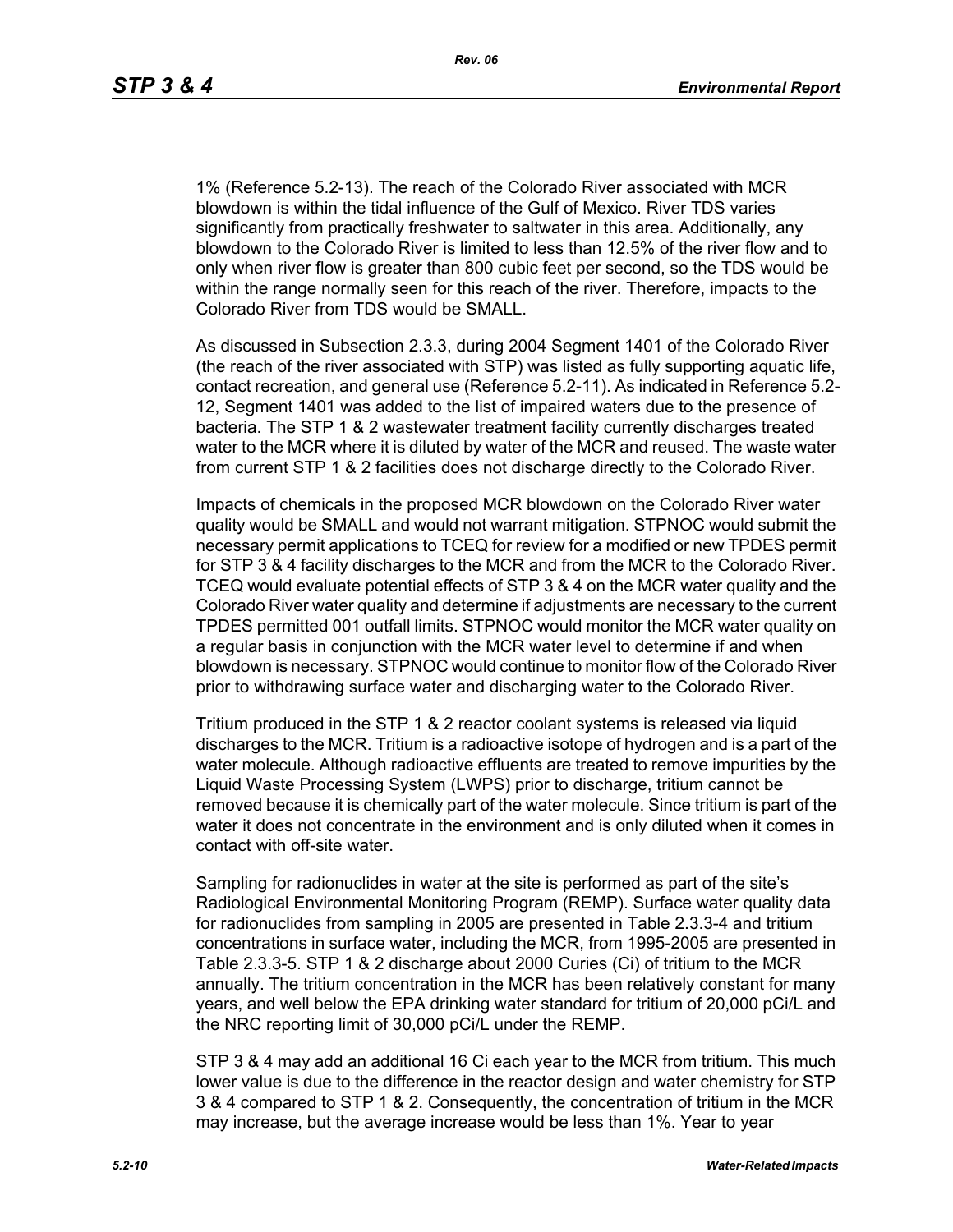fluctuations in precipitation, reservoir makeup, evaporation rate, and STP 1 & 2 release rates would have a greater effect on tritium concentration than any contributions from STP 3 & 4.

Table 12.2-22 of the FSAR indicates the average annual release concentration of tritium to the MCR from the operation of STP 3 & 4 would be 8.38 pCi/L. Historically, the highest concentrations of tritium reported in the MCR for the operation of STP 1 & 2 are at MCR Blowdown #216 and are approximately 10,000 pCi/L (See Table 2.3.3- 5). Overall monitoring of surface water from Table 2.3.3-5 averages approximately 6,000 pCi/L. Based on these values, the additional input of an average of 8.38 pCi/L from STP 3 & 4 would not significantly increase the tritium concentrations in the MCR, and would be well below the EPA drinking water standard. Hence, any discharge to the groundwater or to an offsite body of water like the Colorado River would be safe even before dilution. Therefore, the impact of tritium in the MCR or discharged to the Colorado River would be SMALL.

As discussed in Section 2.3.1.1.2.1, approximately 68%, or 3850 acre-ft/yr, of the total expected MCR seepage would be discharged through the relief wells and into surface waters. The distribution of relief well surface water discharge results in approximately 28% being returned to the Colorado River, 53% to Little Robbins Slough, 18% to the East Fork of Little Robbins Slough and <1% being returned to the West Branch of the Colorado River. Because the levels of tritium in the MCR are below the EPA drinking water standard, the impact of tritium in discharges to the Colorado River, Little Robbins Slough, the East Fork of Little Robbins Slough, and the West Branch of the Colorado River from the relief wells would be SMALL.

The remaining 32%, or 1850 acre-ft/yr, of the total expected MCR seepage would move into the Upper Shallow Aquifer and migrate to the southeast, discharging at the Colorado River. The discharge point of groundwater from the Upper Shallow Aquifer to the Colorado River is over 4,000 feet from the MCR. At a travel time of 40 feet/yr, groundwater would not reach surface water discharge points for approximately 100 years. The half-life for tritium is 12.3 years, meaning that during the 100 year travel time, the tritium concentrations in groundwater would decay over 8 half lives resulting in a concentration of less than 1% of the original concentration seeping from the MCR. If the initial groundwater concentration of tritium is 10,000 pCi/L, the concentration upon arrival at surface water discharge points without taking dilution over time and distance into consideration would be less than 100 pCi/L, which is well below the EPA drinking water standard of 20,000 pCi/L. Therefore, the impact on surface water from the Upper Shallow Aquifer discharge would be SMALL.

## **5.2.3.2 Groundwater Quality**

The shallow aquifer zone in this area contains water of marginal to poor quality. Results of chemical analyses taken before STP 1 & 2 operation indicated that this water was objectionable for potable use because of total hardness, chlorides, metals, and TDS. For these reasons, potable water, and water for other plant uses, is obtained from the deep aquifer.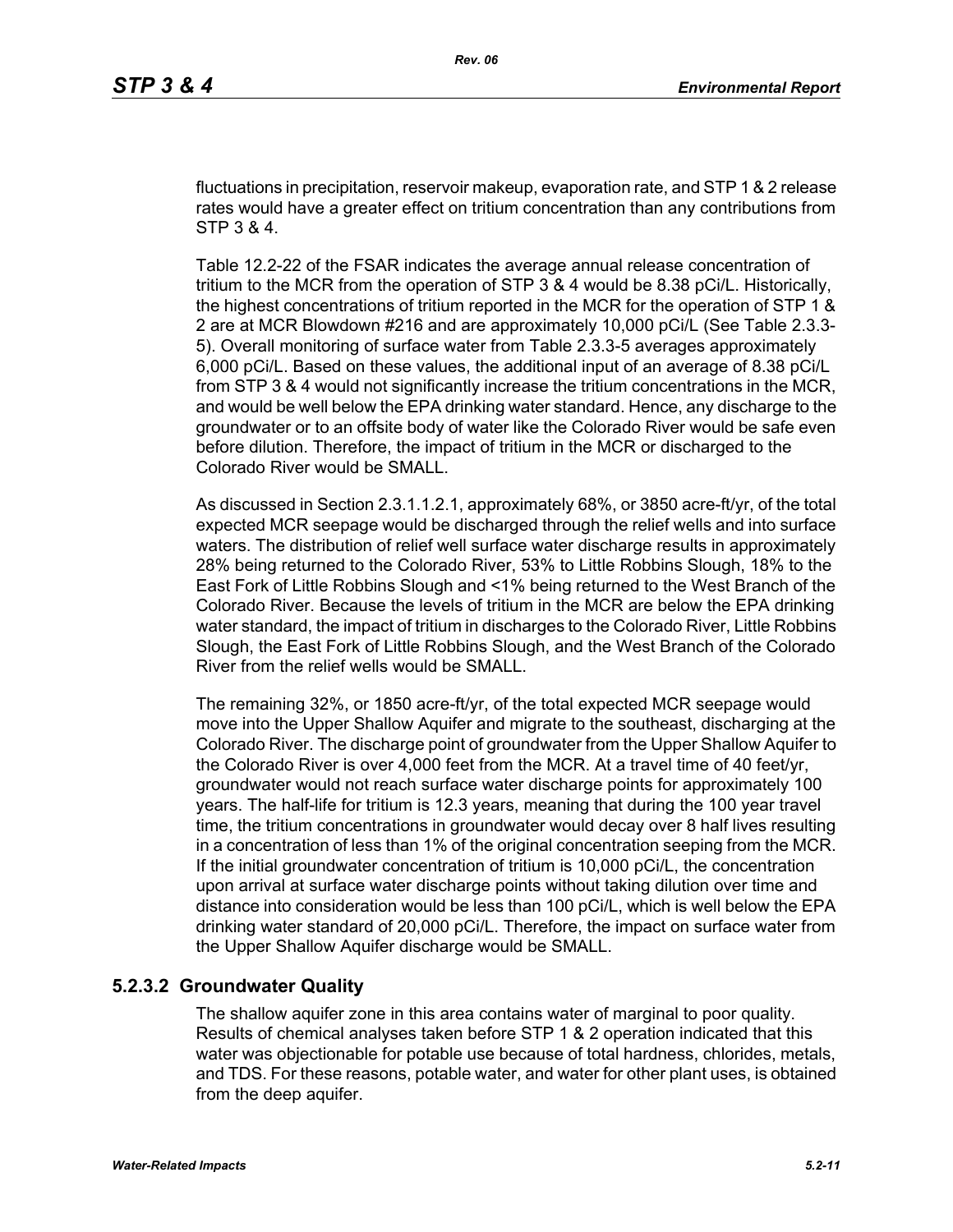*Rev. 06*

As part of the REMP, groundwater quality is monitored from Upper Shallow Aquifer wells within 6 miles of the site. Results of the analyses are presented in Section 2.3.3. Surface water quality data for metals and salts for two rounds of samples collected from the MCR in 2006 are presented in Table 2.3.3-3. The low quantities of metals and salts reflect the high quality of water present in the MCR and reflect the source term for groundwater seepage to the Upper Shallow Aquifer. Section 5.2.3.1 discusses the environmental impacts of TDS and other constituents in the MCR due to the addition of STP 3 & 4 and concludes that those impacts are SMALL. Because the source of any TDS or other constituents in groundwater is from the MCR, the environmental impacts of the TDS or other constituents in the groundwater would also be SMALL.

In addition, the quality of water discharged to the MCR and the quality of the water discharged from the MCR are currently maintained to meet TCEQ-permitted levels, and would continue to be maintained with the addition of STP 3 & 4. Additionally, as discussed in Section 5.2.3.1, the quality of the water in the MCR is and would remain high, and would not adversely impact biota if consumed. Given the high quality of the MCR water, any discharge from the MCR to the groundwater would not result in significant impacts to groundwater. As stated in Section 2.3.1.1.2, there would be no significant changes in the design of the MCR for the addition of STP 3 & 4 and there would be insignificant changes in the seepage rates from the MCR due to the addition of STP 3 & 4. In addition, UFSAR 2.4.13.4, Monitoring or Safeguard Requirements, indicates that Upper Shallow Aquifer groundwater levels are monitored periodically through piezometers installed appropriately around the site. Significant changes in water levels or basic groundwater flow patterns would be evaluated to determine if additional monitoring of groundwater would be required. Groundwater quality data from the piezometers can also be evaluated to determine if any additional monitoring frequencies or new monitoring well points need to be established. Therefore, impacts to the Upper Shallow Aquifer as a result of the operation of STP Units 3 & 4 would be SMALL.

As discussed above in Section 5.2.3.1, tritium contributed to the MCR by STP 3 & 4 is expected to increase the tritium concentration by less than 1%. Currently, almost half of the tritium is removed from the reservoir annually. Tritium in the MCR is also diluted by reservoir makeup water diverted from the Colorado River and direct rainfall. Tritium concentrations also decrease due to radioactive decay. For these reasons, the environmental impacts of tritium in the MCR and in other surface waters from the operation of STP 3 & 4 are SMALL because the tritium levels are below the EPA drinking water standard for tritium of 20,000 pCi/L and the NRC reporting limit of 30,000 pCi/L under the REMP. Any discharge offsite via the above pathways to surface waters or groundwater would also remain below established limits and would continue to be confirmed per the REMP. Therefore, impacts of four-unit operation on the shallow aquifer would be SMALL.

Furthermore, the results of radionuclide analyses for 2005 are presented in Table 2.3.3-9 with tritium being the only constituent reported above detection levels (260 pCi/L) at 1,600 pCi/L. The location of the well with the detectable tritium concentrations is located adjacent to the MCR and 3.8 miles south of STP 1 & 2. In 2006, groundwater from 16 wells in the Upper Shallow Aquifer was analyzed quarterly for tritium. The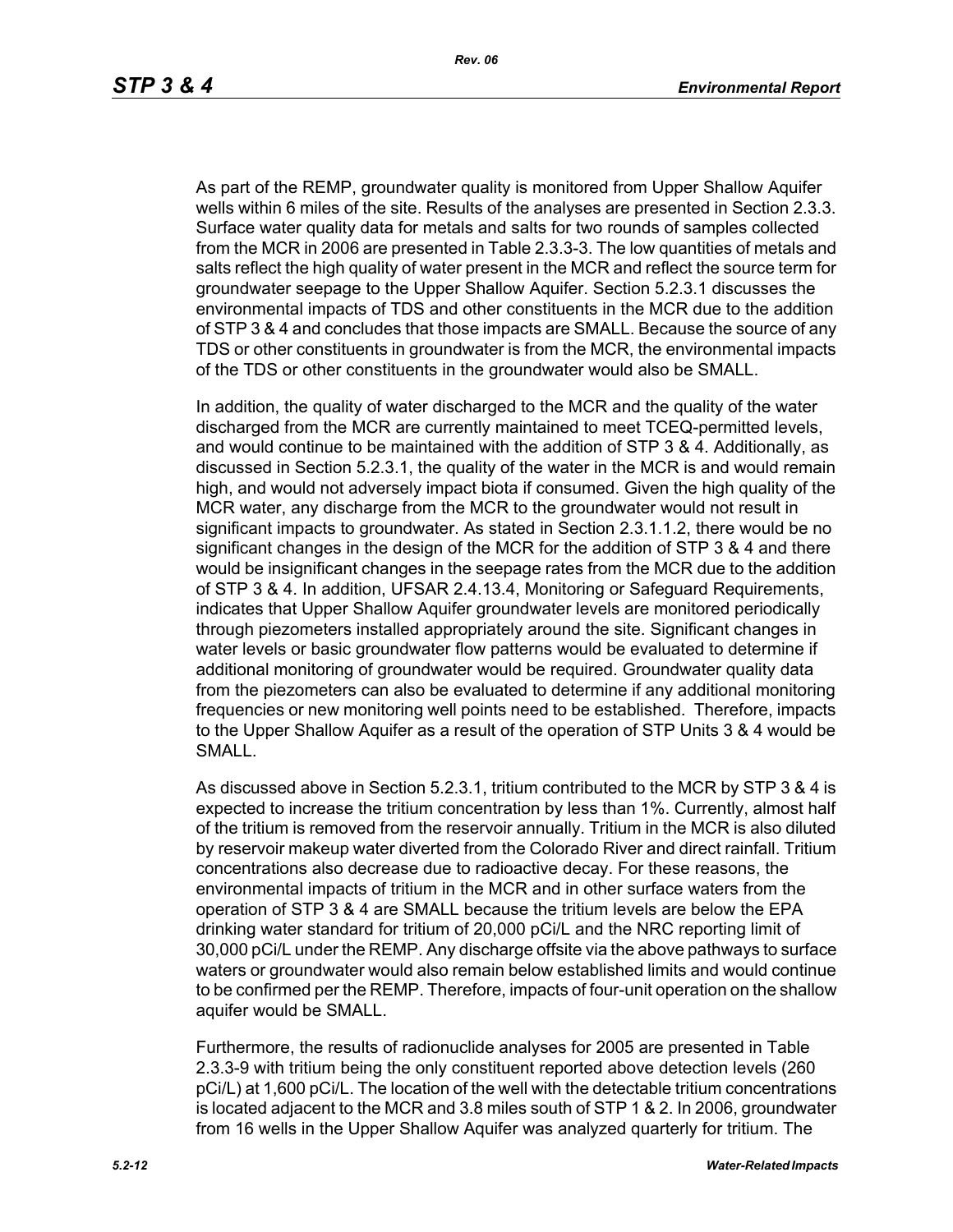*Rev. 06*

analytical results are summarized in Table 2.3.3-10. The only well reporting tritium above the detection limit of 300 pCi/L was piezometer well number 435-02, located 700 feet west of the MCR embankment and 2.9 miles southwest of STP 1&2. Detected tritium concentrations ranged from 309 to 593 pCi/L, well below the EPA drinking water standard of 20,000 pCi/L. (Note that the detection level varies based on the background and the size of the sample).

Table 12.2-22 of the FSAR indicates the average annual release concentration of tritium to the MCR from the operation of STP 3 & 4 would be 8.38 pCi/L. Historically, the highest concentrations of tritium reported in the MCR for the operation of STP 1 & 2 are at MCR Blowdown #216 and are approximately 10,000 pCi/L (Table 2.3.3-5). Overall monitoring of surface water from Table 2.3.3-5 averages approximately 6,000 pCi/L. Based on these values, the additional input of an average of 8.38 pCi/L from STP 3 & 4 would not significantly increase the tritium concentrations in the MCR.

As discussed in Section 2.3.1.1.2.1, discharge to the environment from the MCR occurs from seepage through the reservoir floor to the groundwater. Groundwater flow from the MCR is intercepted in part by the relief well system, installed into sands of the Upper Shallow Aquifer. Groundwater is discharged from the passive relief wells and collected in toe and drainage ditches around the periphery of the MCR embankment and then discharged to surface water.

As described in Section 2.3.1.1.2.1, a portion of the seepage from the MCR would not be captured by the relief well system (approximately 32%). The ODCM model for the site has been prepared utilizing well data that suggests migration of groundwater seeping from the MCR into the Shallow Aquifer travels at approximately 40 ft/yr. The nearest offsite well used for watering livestock is located 1,400 feet from the reservoir. Conservatively assuming the flow is directly to this well, groundwater would not reach this well for 35 years. The half-life for tritium is 12.3 years, meaning that during the 35 year travel time, the tritium concentrations in groundwater would decay 2.8 half lives or to approximately 16 percent of the original concentration seeping from the MCR. If the initial groundwater concentration of tritium is 10,000 pCi/L, the concentration upon arrival at the offsite well would be approximately 1,600 pCi/L without taking dilution over time and distance into consideration. The tritium concentration is still well below the EPA drinking water standard for tritium of 20,000 pCi/L. Therefore, the impact on users of the well water from the Upper Shallow Aquifer would be SMALL.

The shallow aquifer is separated from the deep aquifer by more than 150 feet of predominantly clay sediments which effectively seal the deep aquifer from reservoir seepage. Therefore, there would be no environmental impacts to the deep aquifer from tritium produced by operation of STP 3 & 4.

## **5.2.4 References**

5.2-1 TCEQ (Texas Commission on Environmental Quality) 2007. Letter from Kelly Holligan (TCEQ) to R. A. Gangluff (STP Nuclear Operating Company) Re: Cooling Water Intake Structures Phase II Rules; South Texas Project Electric Generating Station; TPDES Permit No. WQ0001908000, June 27, 2007.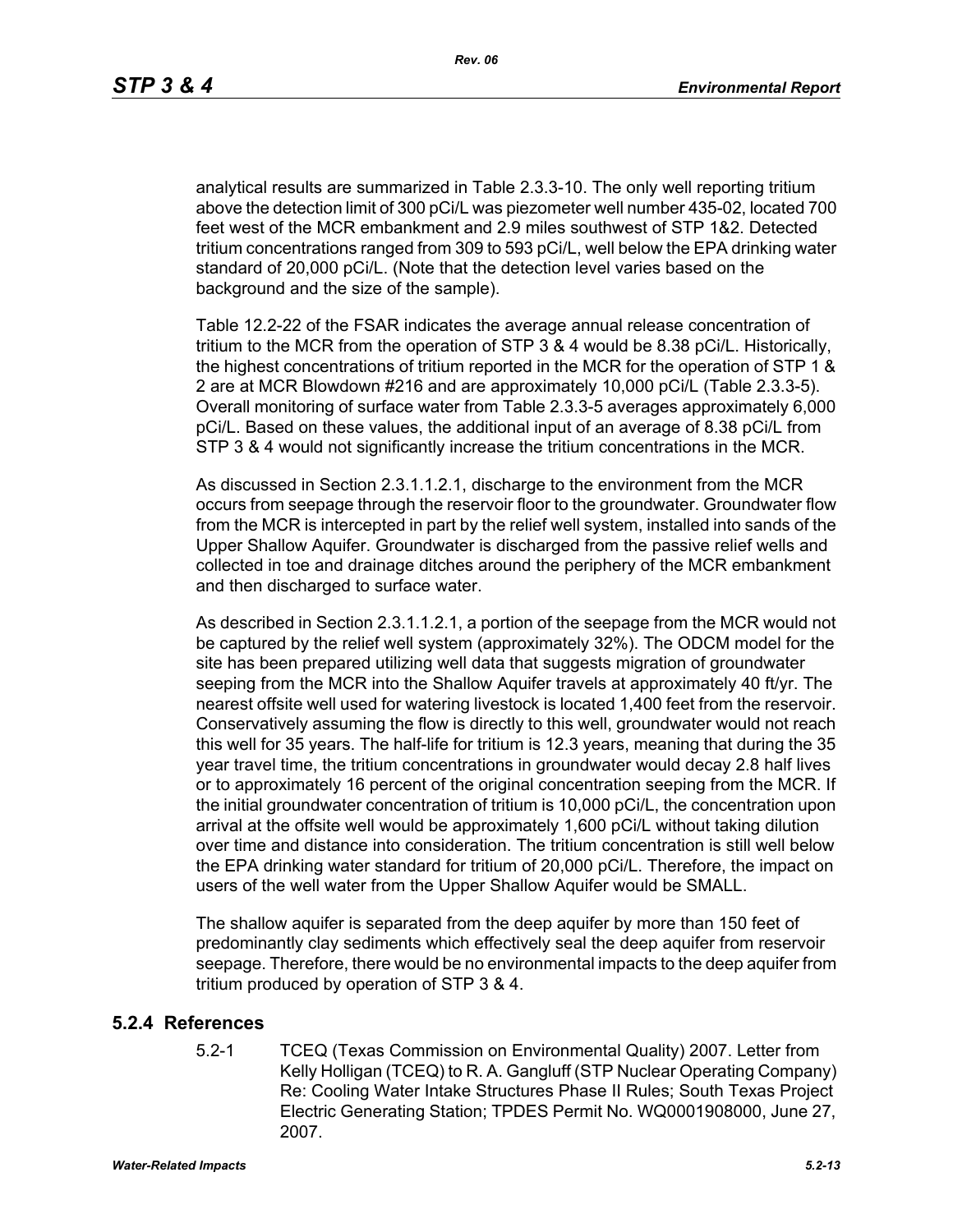| $5.2 - 2$ | Operating Permit, STP Nuclear Operating Company, Historical User Permit<br>No. OP-04122805, Coastal Plains Groundwater Conservation District, |
|-----------|-----------------------------------------------------------------------------------------------------------------------------------------------|
|           | March 2005.                                                                                                                                   |

- 5.2-3 LCRA (Lower Colorado River Authority), Water Management Plan for the Lower Colorado River Basin, May 2003.
- 5.2-4 STPNOC (South Texas Project Nuclear Operating Company), 2006. Amended and Restated Contract by and between the Lower Colorado River Authority and STPNOC. Effective as of January 1, 2006.
- 5.2-5 USGS (U.S. Geological Survey) Water Year 2006 Report, Colorado River, USGS Station 08162500 near Bay City, Texas, April 24, 2007.
- 5.2-6 Holligan (Karen Visnovsky Holligan), 7Q10 Flows. E-mail from Karen Visnovsky Holligan (TCEQ) to Bridget Twigg (TtNUS) June 13, 2007.
- 5.2-7 CPGCD (Coastal Plains Groundwater Conservation District), Rules of the Coastal Plains Groundwater Conservation District, adopted May 25, 2004.
- 5.2-8 "Groundwater and Wells," Fletcher G. Driscoll, 2nd Edition, Johnson Filtration Systems Inc., St. Paul, Minnesota, 1989.
- 5.2-9 TCEQ, STP Nuclear Operating Company, TPDES Permit No. 001908000 Renewal. July 21, 2005.
- 5.2-10 STPNOC (South Texas Project Nuclear Operating Company), South Texas Project Electric Generating Station Certificate of Adjudication 14-5437, May 1, 2005, Rev. 1.
- 5.2-11 TCEQ 2004 Texas Water Quality Inventory and 303(d), April 14, 2007.
- 5.2-12 TCEQ 2006 Texas Water Quality Inventory and 303(d), April 27, 2007.
- 5.2-13 NRC (Nuclear Regulatory Commission) 2009. Response to RAI 05.02-05, U7-C-STP-NRC-090091 (ML092150963). July 30, 2009.
- 5.2-14 "Plant Water Balance," Fluor Nuclear Power Calculation No. U7-SITE-G-CALC-DESN-2001.
- 5.2-15 "Site Groundwater Use for Construction, Initial Testing, Startup, and Operations," Fluor Nuclear Power Calculation No. U7-SITE-G-CALC-DESN-2002.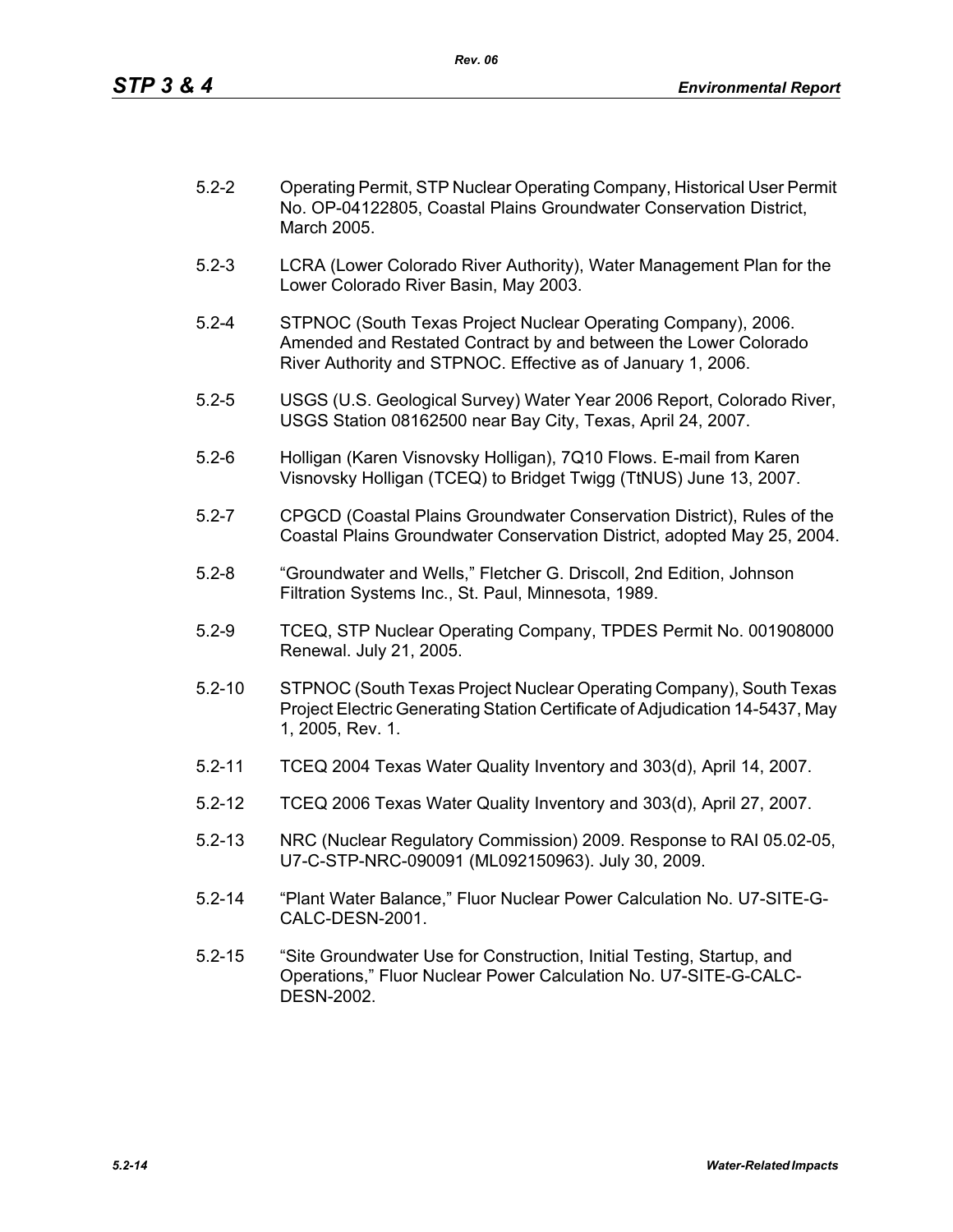|                     | <b>Mean Monthly River</b><br>Flow [1], [2]                                                          | <b>Maximum [3] River</b><br>Withdrawal<br>for Makeup (2 units) | <b>Percent of Mean</b><br><b>Monthly River</b><br><b>Flow Lost to</b><br><b>Maximum</b><br><b>Makeup</b><br>(2 units) | <b>Maximum Total</b><br><b>Evaporation Rate (2)</b><br>units) [1] | <b>Percent of</b><br>Average<br><b>Flow Lost to</b><br>Evaporation |  |
|---------------------|-----------------------------------------------------------------------------------------------------|----------------------------------------------------------------|-----------------------------------------------------------------------------------------------------------------------|-------------------------------------------------------------------|--------------------------------------------------------------------|--|
| January             | 1,150,274                                                                                           | 47,489                                                         | 4.1                                                                                                                   | 49,000                                                            | 4.3                                                                |  |
| February            | 1,455,907                                                                                           | 47,489                                                         | 3.3                                                                                                                   | 49,000                                                            | 3.4                                                                |  |
| March               | 1,281,324                                                                                           | 47,489                                                         | 3.7                                                                                                                   | 49,000                                                            | 3.8                                                                |  |
| April               | 1,225,224                                                                                           | 47,489                                                         | 3.9                                                                                                                   | 49,000                                                            | 4.0                                                                |  |
| May                 | 1,642,608                                                                                           | 47,489                                                         | 2.9                                                                                                                   | 49,000                                                            | 3.0                                                                |  |
| June                | 1,919,518                                                                                           | 47,489                                                         | 2.5                                                                                                                   | 49,000                                                            | 2.6                                                                |  |
| July                | 844,642                                                                                             | 47,489                                                         | 5.6                                                                                                                   | 49,000                                                            | 5.8                                                                |  |
| August              | 374,748                                                                                             | 47,489                                                         | 12.7                                                                                                                  | 49,000                                                            | 13.1                                                               |  |
| September           | 787,195                                                                                             | 47,489                                                         | 6.0                                                                                                                   | 49,000                                                            | 6.2                                                                |  |
| October             | 1,103,150                                                                                           | 47,489                                                         | 4.3                                                                                                                   | 49,000                                                            | 4.4                                                                |  |
| November            | 1,248,562                                                                                           | 47,489                                                         | 3.8                                                                                                                   | 49,000                                                            | 3.9                                                                |  |
| December            | 1,100,906                                                                                           | 47,489                                                         | 4.3                                                                                                                   | 49,000                                                            | 4.5                                                                |  |
| [2] Reference 5.2-4 | [1] All flows in gallons per minute<br>[3] Maximum water withdrawal occurs during normal operations |                                                                |                                                                                                                       |                                                                   |                                                                    |  |

*STP 3 & 4*